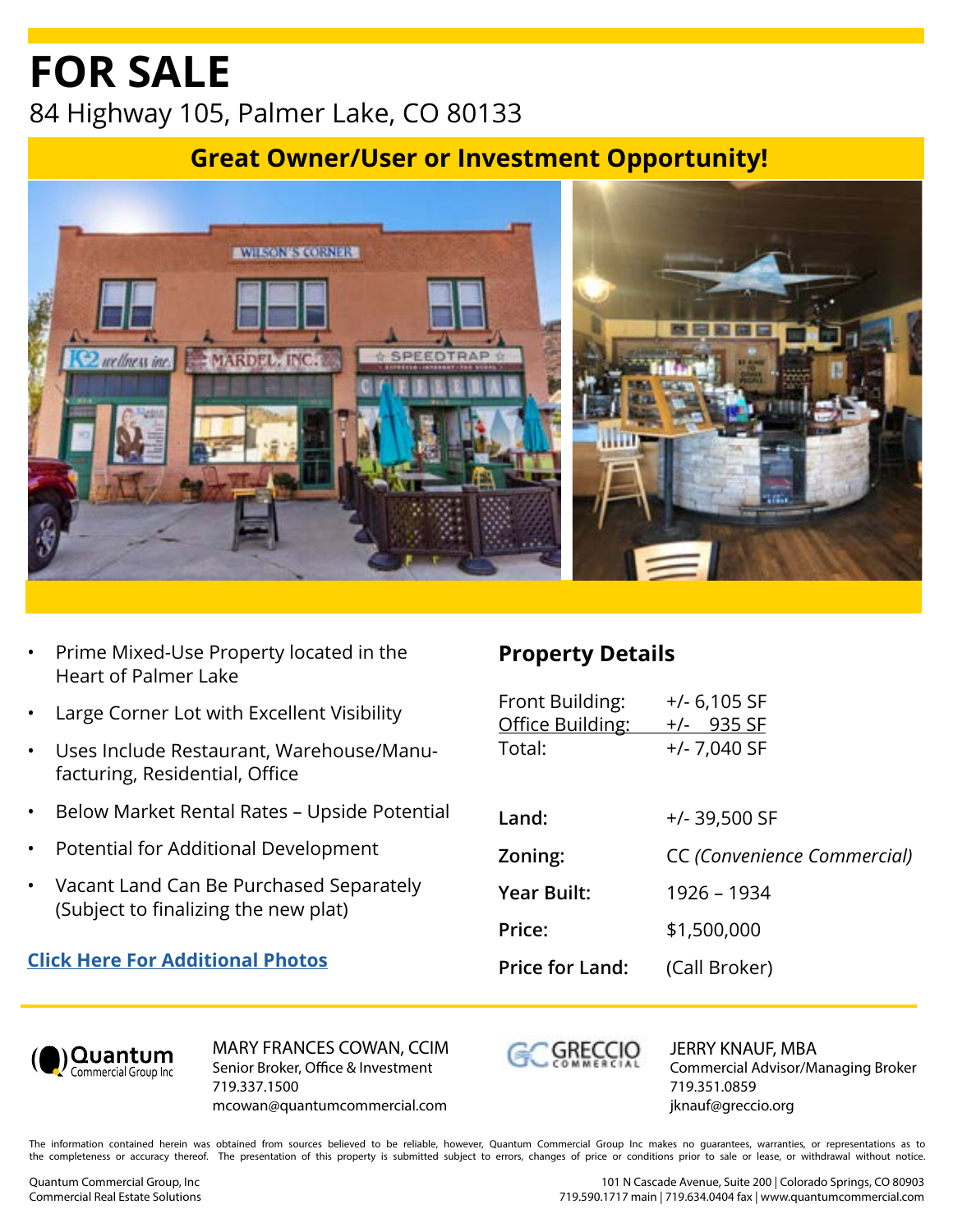## **FOR SALE** 84 Highway 105, Palmer Lake, CO 80133